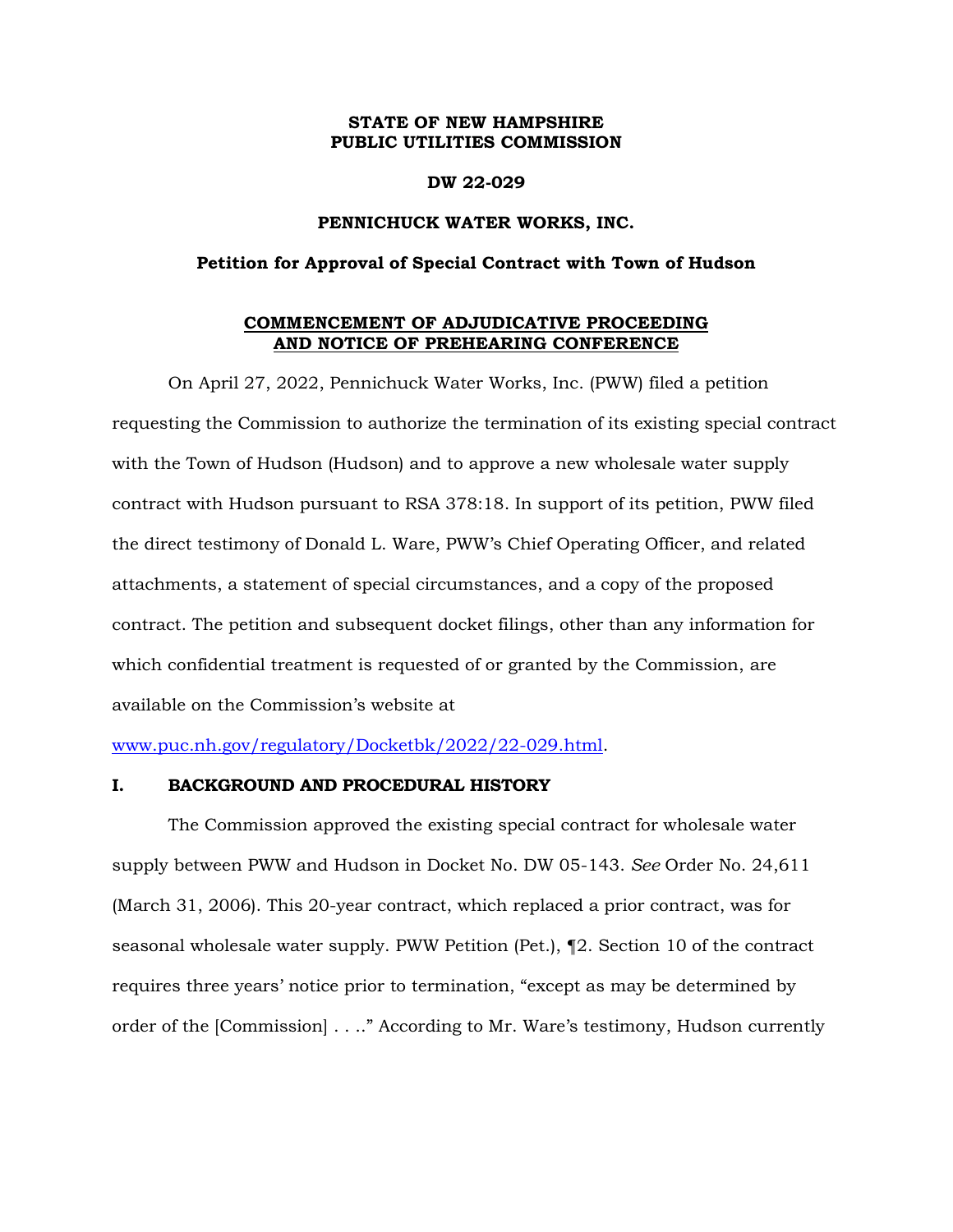pays a volumetric charge of \$2.5610 per one hundred cubic feet (CCF)1. Direct Testimony of Donald L. Ware, April 27, 2022, (Ware Testimony) at 10.

On June 29, 2021, Hudson was required to shut down two out of three of its wells due to perfluorooctanoic acid (PFOA) contamination, which was about to exceed the New Hampshire Department of Environmental Services' PFOA standard. Ware Testimony at 5, 15-16. Hudson needed additional water supply on a full-time basis, which it began taking from PWW on June 30, 2021 at the current rates under the existing contract. *Id.* at 15.

Hudson hired a consultant to conduct a Cost of Service Study (COSS) to determine the appropriate rates to be charged by PWW based on Hudson's changed water needs. *Id.* The COSS indicated that, if Hudson purchased a guaranteed minimum of 487,968 CCF per year (approximately one million gallons of water per day), PWW could charge Hudson a fixed annual demand charge of \$457,083 and a reduced volumetric charge of \$1.0012 per CCF. *Id.* at 9. Based on this level of usage, Hudson would become PWW's largest customer. *Id.* at 16. After the COSS was completed in early November 2021, PWW and Hudson negotiated the terms of the new proposed Wholesale Water Supply Contract (Contract) containing rates based on the COSS. *Id.* at 9, 15.

The proposed Contract would terminate the existing special contract and have an effective date of July 1, 2021, reflecting when PWW began to provide Hudson with water on a full-time basis. Pet.,  $\P$  4. Under the Contract, Hudson would guarantee a

<sup>&</sup>lt;sup>1</sup> Mr. Ware stated that the current volumetric charge of \$2.5610 per ccf was approved in Docket No. DW 19-084, but did not refer to a specific Commission order or determination in that docket. The existing special contract, which was submitted as an attachment to Mr. Ware's testimony, provides for a volumetric charge of \$1.116 per ccf. *See* paragraph 7(b).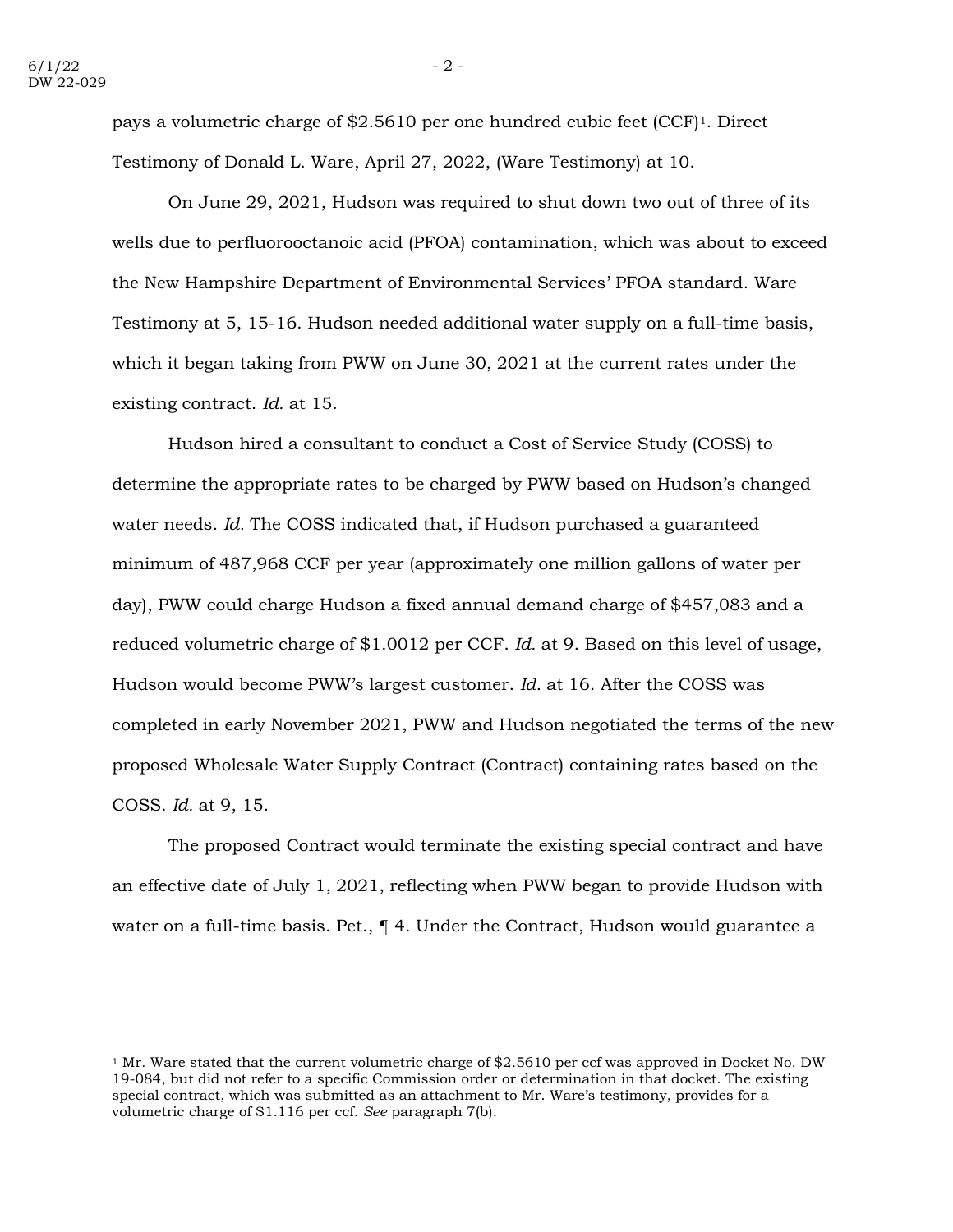minimum annual purchase of 487,968 CCF, and PWW would bill Hudson monthly for the following charges: the monthly portion of the \$457,083 annual demand charge; a meter charge of \$78.33; and the volumetric charge of \$1.0012 per CCF. Ware Testimony at 12-14. The volumetric charge in the Contract would be subject to any approved Qualified Capital Project Adjustment Charges. *Id.* at 14. The Contract would provide for three 2-year renewal terms intended to give Hudson time to develop a plan for a new source of water supply. *Id.* at 15; Pet., ¶ 4.

In its petition, PWW requested the Commission to retroactively waive New Hampshire Code of Administrative Rules, Puc 1606.02(a)(1), which requires a utility proposing a special contract to file the terms of the contract "at least 30 days before its proposed effective date." PWW stated that a rule waiver to allow the Contract take effect retroactively would save Hudson approximately \$349,000, based on the lower volumetric charge. It maintained that a waiver would serve the public interest and would not disrupt the orderly and efficient resolution of this proceeding.

PWW requested the Commission to authorize termination of the existing contract, grant a waiver of Puc  $1606.02(a)(1)$ , and retroactively approve the proposed special Contract, effective July 1, 2021. On May 3, 2022, Hudson filed a letter of support requesting the Commission to approve the Contract.

#### **II. ISSUES PRESENTED**

The filing presents, *inter alia,* the following issue: whether special circumstances exist so that the Commission's approval of a new special contract between PWW and Hudson providing for rates different from the general schedules would be just and consistent with the public interest under RSA 378:18. Accordingly, an adjudicative proceeding will be convened to address these issues.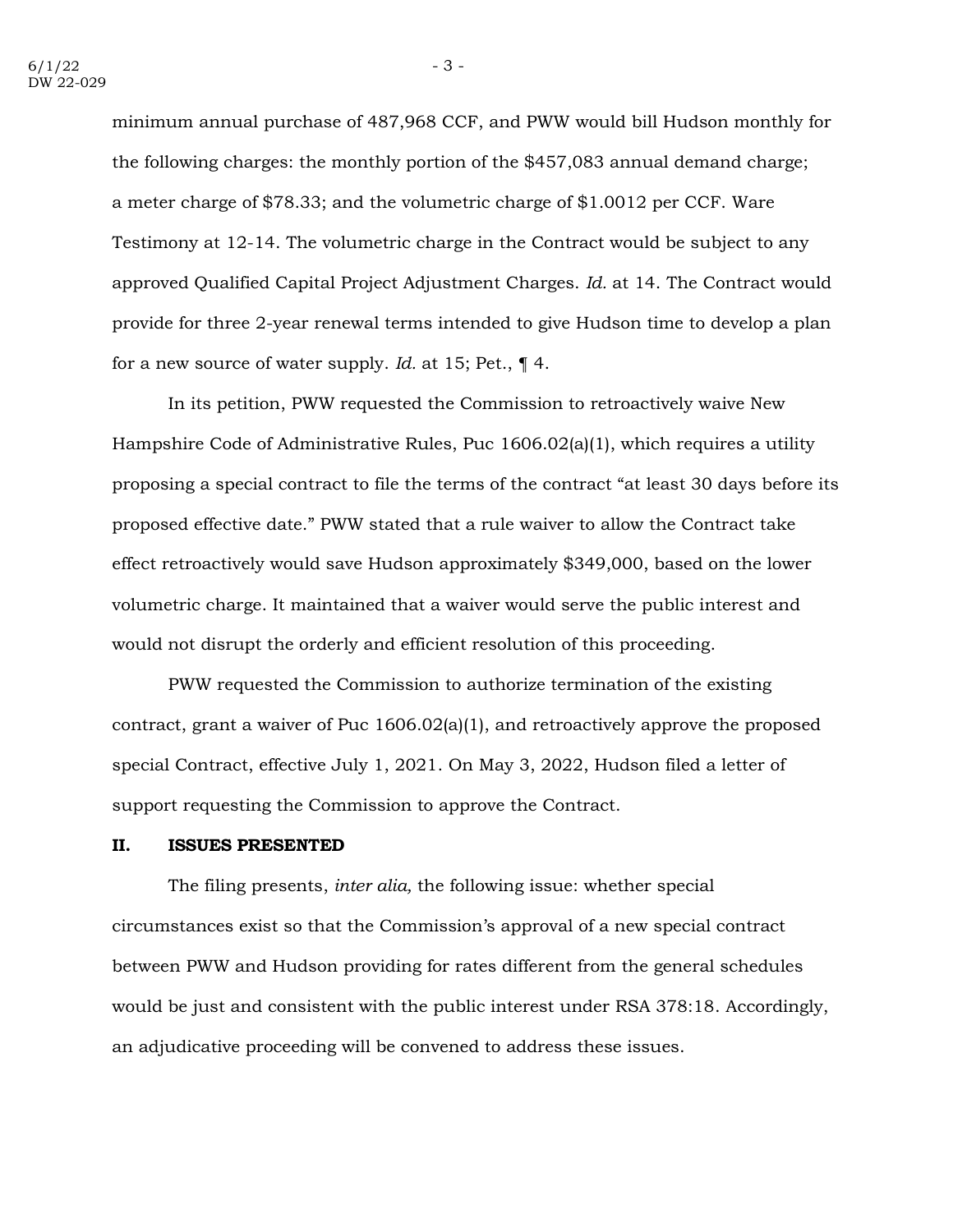The Commission will be conducting the prehearing conference and any hearings scheduled in this matter in person. The Commission will consider requests to conduct hearings using a hybrid format to permit remote participation by a specific individual only if the Commission has determined that a sufficient reason has been provided for why that individual would be unable to attend in person. Any party requesting that a specific individual be permitted to participate remotely should file a written request with the Commission's Clerk's Office no later than fifteen (15) days prior to the prehearing conference or hearing date. If the Commission determines that one or more individuals will be permitted to appear remotely, then individuals in the Commission's hearing room, including the Commissioners, will be broadcast on a web-enabled platform.

## **Based upon the foregoing, it is hereby**

**ORDERED**, PWW's request to waive the requirements of Puc 1606.02(a)(1) is GRANTED pursuant to Puc 201.05; and it is

**FURTHER ORDERED**, that an adjudicative proceeding be commenced for the purpose of reviewing and resolving the foregoing issues pursuant to RSA chapter 541-A, RSA 378:18, and the Commission's procedural rules; and it is

**FURTHER ORDERED**, that the Commission will hold a prehearing conference, pursuant to N.H. Admin. R., Puc 203.15, at its offices located at 21 S. Fruit St., Suite 10, Concord, New Hampshire, on July 6, 2022, at 1:30 p.m., at which each party should be prepared to address any of the issues set forth in N.H. Admin. R., Puc 203.15; and it is

**FURTHER ORDERED,** that during the prehearing conference, the Commission will consider the matters listed in Puc 203.15(c) and (d), including the establishment of a procedural schedule governing the remainder of the proceeding. Parties and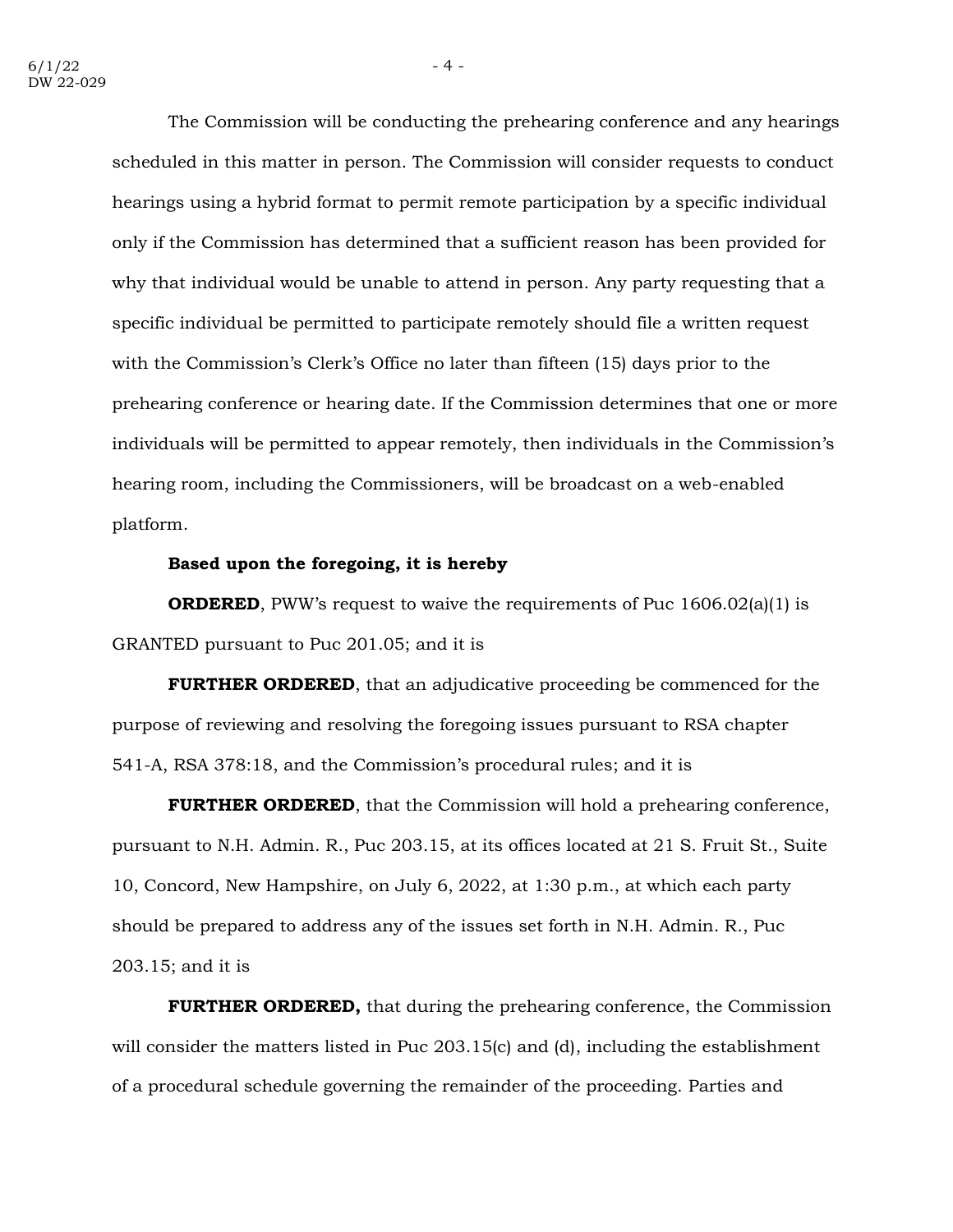potential parties are encouraged to facilitate the development of a procedural schedule by conferring prior to the prehearing conference, so that the presiding officer can address any matters on which there is disagreement during the prehearing conference. Any procedural schedule, however, will not be approved until after the prehearing conference and after consulting the Commission's calendar; and it is

**FURTHER ORDERED**, that, immediately following the prehearing conference, PWW shall make appropriate personnel available for the parties, to hold a technical session to review the filing; and it is

**FURTHER ORDERED**, that any entity or individual may petition to intervene and seek to be admitted as a party in this proceeding. Each party has the right to have an attorney represent the party at the party's own expense; and it is,

**FURTHER ORDERED**, that, consistent with N.H. Admin. R., Puc 203.17 and Puc 203.02, any entity or individual seeking to intervene in the proceeding shall file with the Commission a petition to intervene with copies sent to PWW and any other parties on the service list, on or before June 17, 2022. The petition shall state the facts demonstrating how the petitioner's rights, duties, privileges, immunities, or other substantial interests may be affected by the proceeding, consistent with N.H. Admin. R., Puc 203.17; and it is

**FURTHER ORDERED**, that any party objecting to a petition to intervene make said objection on or before June 27, 2022; and it is

**FURTHER ORDERED**, that parties shall file any proposed exhibits, written testimony, motions, or other documents intended to become part of the record in this proceeding with the Commission. Pursuant to the secretarial letter issued on March 17, 2020, which is posted on the Commission's website at

[https://www.puc.nh.gov/Regulatory/Secretarial%20Letters/20200317-SecLtr-Temp-](https://www.puc.nh.gov/Regulatory/Secretarial%20Letters/20200317-SecLtr-Temp-Changes-in-Filing-Requirements.pdf)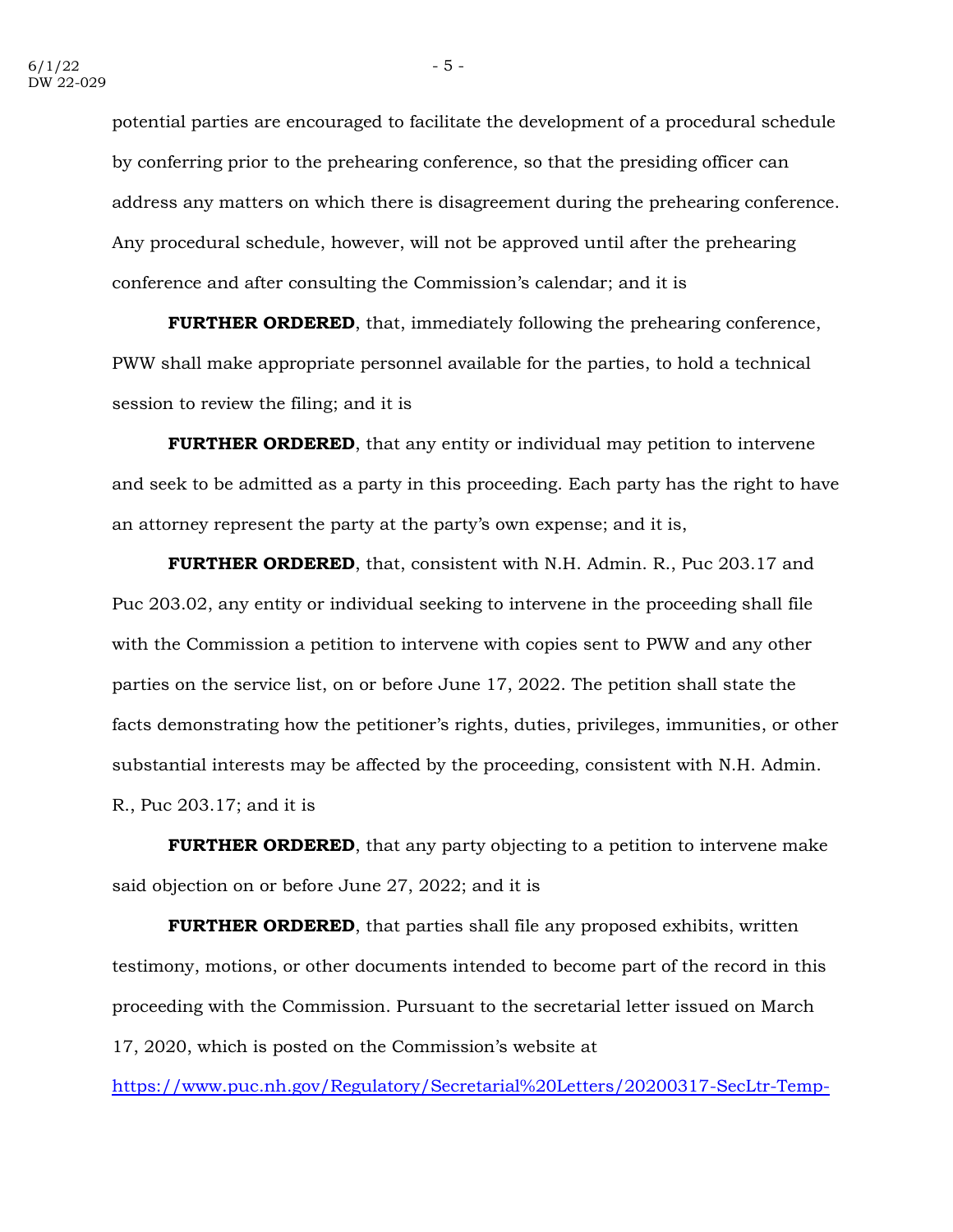[Changes-in-Filing-Requirements.pdf,](https://www.puc.nh.gov/Regulatory/Secretarial%20Letters/20200317-SecLtr-Temp-Changes-in-Filing-Requirements.pdf) all Commission rules requiring the filing of paper copies are suspended until further notice. Parties may elect to submit any filing in electronic form unless otherwise ordered by the Commission. Filings will be considered filed as of the time the electronic copy is received by the Commission; and it is

**FURTHER ORDERED**, that routine procedural inquiries may be made by contacting the Commission's Clerk's Office at (603) 271-2431 or [ClerksOfffice@puc.nh.gov.](mailto:ClerksOfffice@puc.nh.gov) All requests to the Commission should be made in a written pleading filed with the Commission. Unless otherwise authorized by law, *ex parte* communications are prohibited; and it is

**FURTHER ORDERED**, that pursuant to N.H. Admin. R., Puc 203.12, PWW shall notify all entities and individuals desiring to be heard at this hearing by publishing a copy of this order of notice on its website no later than two business days after the date of issue, such publication to be documented by affidavit filed with the Commission on or before June 13, 2022. In addition, the Clerk shall publish this order of notice on the Commission's website no later than two business days after the date of issue; and it is

**FURTHER ORDERED,** that any hearings in this matter shall be conducted in accordance with the attached hearing guidelines.

So ordered, this first day of June, 2022.

Daniel C. Goldner Chairman

Pradip K

Carleton B. Simpson Commissioner

Commissioner

Individuals needing assistance or auxiliary communication aids due to sensory impairment or other disability should contact the NHPUC, 21 S. Fruit St., Suite 10, Concord, New Hampshire 03301-2429; 603-271-2431; TDD Access: Relay N.H. 1-800-735-2964. Notification of the need for assistance should be made one week prior to the scheduled event.